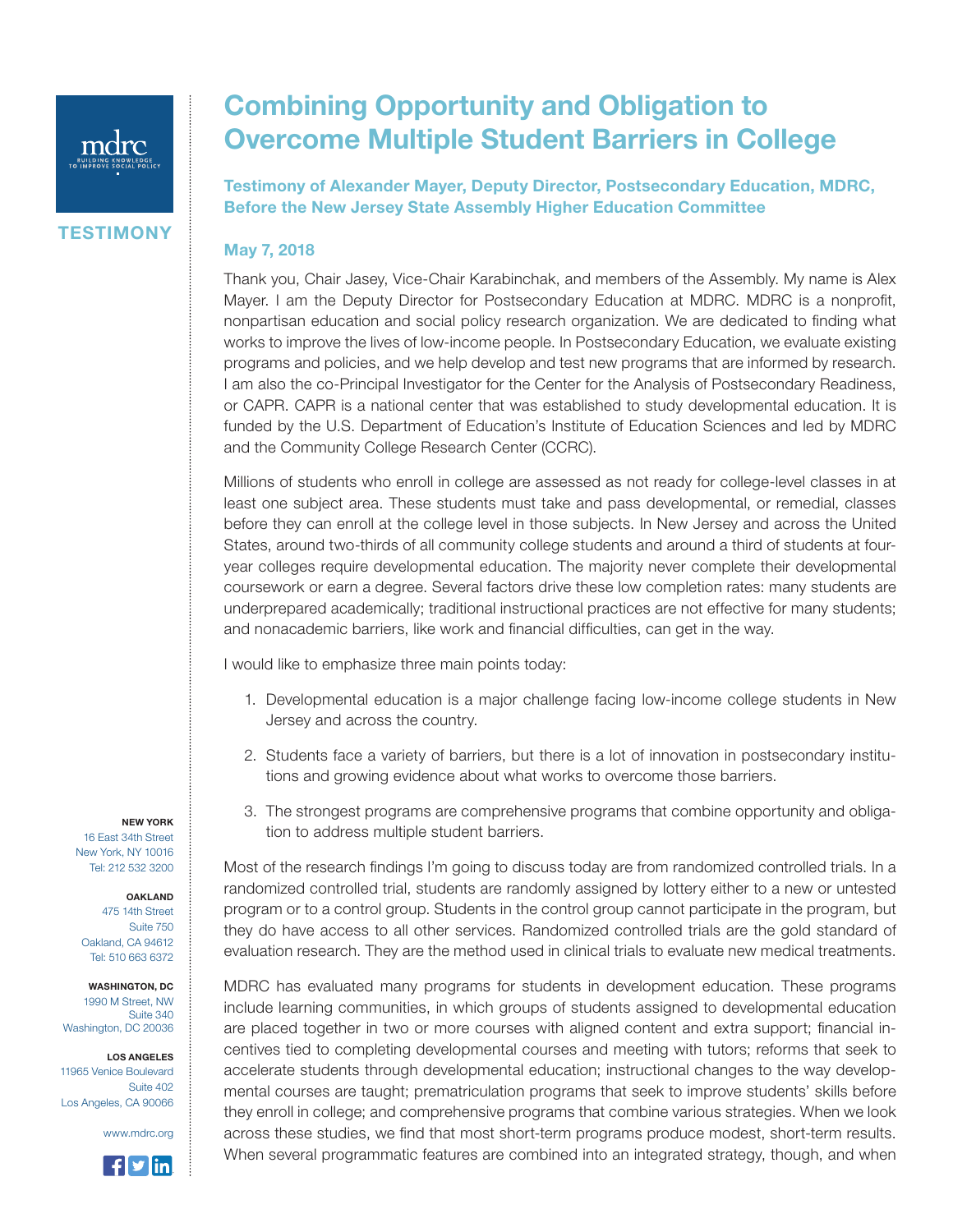students experience them semester after semester, the total effect can be dramatic. The most effective program we've studied is the Accelerated Study in Associate Programs, known as ASAP, a three-year community college program that was designed, developed, and implemented by the City University of New York (CUNY).

CUNY has integrated a number of different strategies in ASAP. It requires students to enroll full time and it supports them with tuition waivers, textbook vouchers, and free MetroCards for unlimited use on public transportation. Students are encouraged to complete developmental coursework early. ASAP also provides comprehensive support services such as frequent, proactive advising; career development; and tutoring. ASAP is both an opportunity and an obligation for students. In order to receive the MetroCards and other benefits, students must meet with their advisors twice a month and satisfy other program requirements. MDRC's evaluation — based on a sample of students who were all identified as needing developmental education — found that CUNY nearly doubled its three-year graduation rate with ASAP, increasing it from 22 percent to 40 percent.

Given the strength of the findings, CUNY and MDRC partnered to bring the ASAP model to other colleges. Three colleges in Ohio have now replicated the program, and the early results closely align with what we observed at a similar time-point in the ASAP program at CUNY. In addition, two other colleges are now implementing ASAP: Westchester Community College in New York, where we are evaluating the program with a randomized controlled trial, and Skyline Community College in California.

On a separate track from our work on the evaluation of ASAP in New York and Ohio, we have been working with the Detroit Chamber of Commerce, which administers the Detroit Promise program, to add several evidence-based enhancements to the existing program. Those enhancements include campus coaches — who help students navigate academic and nonacademic issues — and modest financial support for students' expenses, which is contingent on meeting with coaches twice a month. By just the second semester of the program, it increased enrollment by 11 percentage points.

Comprehensive programs like these dramatically improve student outcomes, and they do so without changing classroom practices. Despite these sizable improvements, however, many students in the programs still do not succeed, so we continue to test new approaches to fill the gaps, including instructional reforms.

The Dana Center's Mathematics Pathways in Texas is a major instructional reform of developmental math that does change classroom practices. Instead of teaching algebra to all students, the program offers statistics and quantitative pathways that align with students' majors. Instructors also avoid lecturing and focus on more interactive forms of student learning. The early results are promising, improving developmental pass rates by 10 percentage points so far.

Other programs seek to address students' developmental education needs before they enroll in college. These programs share similar features with some of the innovative programs that New Jersey community colleges have created with partner high schools as part of College Readiness Now. MDRC and CCRC evaluated eight such "summer bridge" programs in Texas that offered students accelerated, focused learning opportunities between high school and college. Students in the summer bridge program passed their first college-level courses at higher rates, although the evidence for these higher pass rates later faded. CUNY, though, has developed an intensive prematriculation program called CUNY Start. It condenses the time students spend preparing for college English and math into one semester, integrates content areas like reading and writing using engaging instructional practices, integrates student supports into the classroom, and provides intensive professional development for faculty. MDRC, CUNY, and CCRC will release early results from a study of CUNY Start later this year.